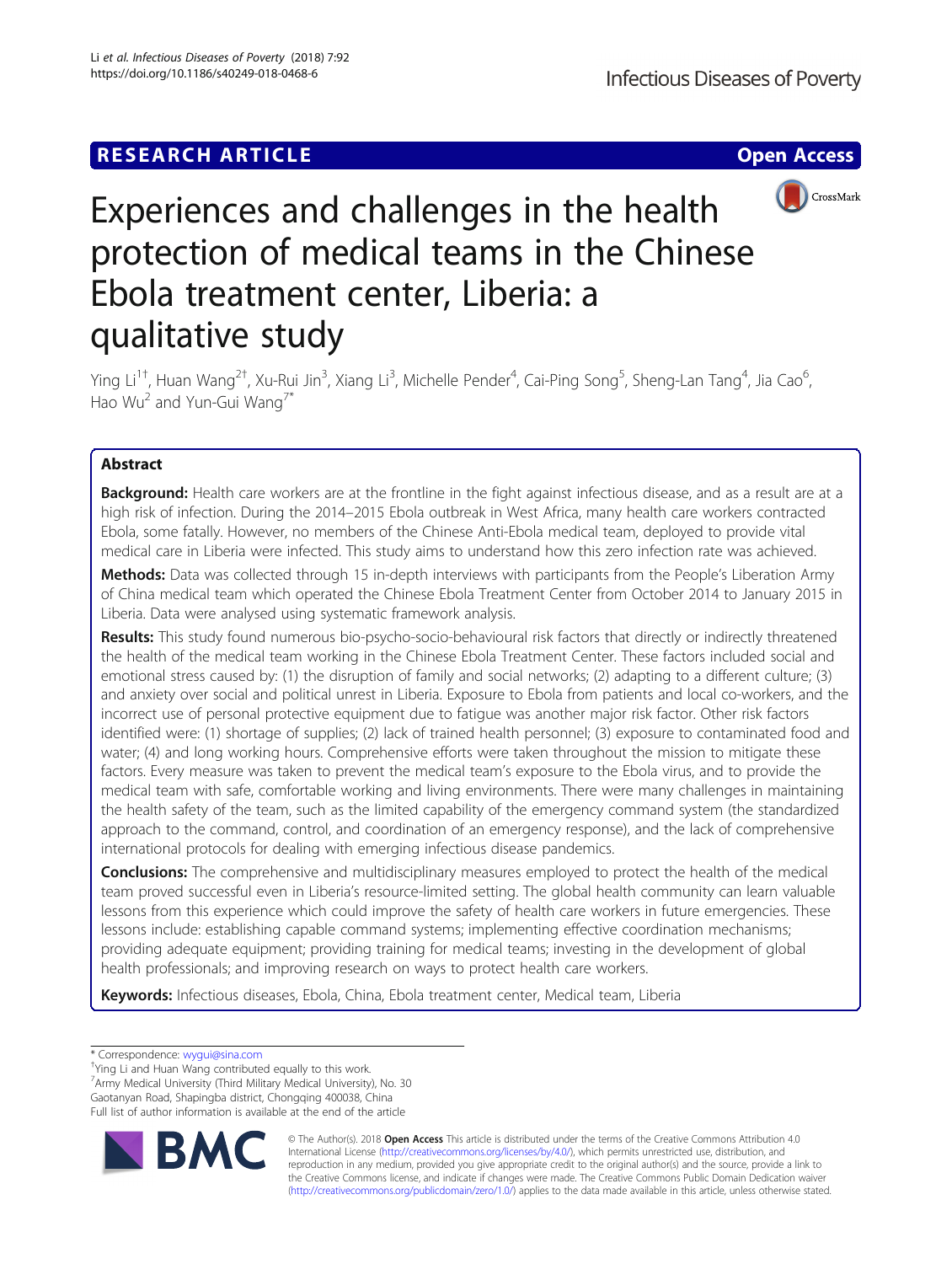## <span id="page-1-0"></span>Multilingual abstracts

Please see Additional file [1](#page-10-0) for translations of the abstract into the five official working languages of the United Nations.

## **Background**

Health care workers (HCWs) are at the forefront of the battle against infectious diseases, placing them at a greater risk of infection [[1](#page-10-0), [2\]](#page-10-0). For example, a reported 419 HCWs have contracted Viral hemorrhagic fevers (VHFs) within health care facilities, of whom 97 (23.15%) have died [\[3](#page-10-0)]. The first reported nosocomial Crimeane Congo hemorrhagic fever (CCHF) outbreak in Pakistan in 1976 resulted in 10 infected HCWs [[4\]](#page-10-0). During the outbreak of Ebola Hemorrhagic Fever in Uganda between August 2000 and January 2001, 14 of the 22 (64%) HCWs in Gulu were infected [\[5\]](#page-10-0). Three HCWs were infected during the outbreak of Ebola hemorrhagic fever in the Republic of the Congo in 2003 [\[6](#page-11-0)]. In another outbreak in Uganda during 2007–2008, 14 of the 192 infected people were HCWs [\[7](#page-11-0)]. These high rates of infection suggest that HCWs lack sufficient knowledge about clinical presentation and infection control measures of VHFs [\[8\]](#page-11-0), and also lack appropriate protective equipment.

Ebola virus disease (EVD) threatened global health security when an outbreak occurred in West Africa in 2014 [[9\]](#page-11-0). By June 2016, a total of 28 616 confirmed, probable and suspected EVD cases had been reported in Guinea, Liberia and Sierra Leone, resulting in 11 310 deaths by 10 June 2016 [[10\]](#page-11-0). EVD spreads through direct contact with bodily fluids [[11](#page-11-0)]. This transmission mode, and HCWs' frequent contact with infected patients place HCWs at a high risk of infection. Incidence of EVD among HCWs was 103-times higher than that of the general population between May 23 and Oct 31, 2014 [[12\]](#page-11-0). By May 20, 2015, 869 HCWs were infected, and 507 HCWs had died in West Africa [\[13\]](#page-11-0). HCWs have the highest levels of crude mortality rates, and the mortality rate of HCWs in Sierra Leone was as high as 80% (as of 26 October 2014) [[14\]](#page-11-0). HCWs EVD infection was not limited to West Africa, but spread with the disease to the United States and Spain [[15,](#page-11-0) [16](#page-11-0)]. High rates of HCWs' EVD infection were reported in Ebola treatment centers (ETCs) in West Africa. By August 14, 2014, approximately 36% of the infected HCWs worked in ETCs in Liberia [\[9](#page-11-0)]. Preventing EVD and other infections among HCWs is crucial to improving future public health responses around the world [\[17](#page-11-0), [18](#page-11-0)].

At the beginning of September 2014, the People's Liberation Army (PLA) sent three Chinese military medical teams (CMMTs) totalling more than 500 persons to Sierra Leone and Liberia to help with the EVD pandemic. The CMMTs in these two countries treated a total of 894 patients, including 297 confirmed cases of EVD [[19\]](#page-11-0). The Chinese ETC carried out the following activities in Liberia within a sixth-month mission: (1) patient observation; (2) diagnosis and treatment (177 suspected, probable, or confirmed EVD cases, and 60% of confirmed Ebola patients were cured); (3) trained 1520 local HCWs, peace-keeping police and community members; (4) and provided guidance on infectious disease control for staff in the Chinese Embassy and other Chinese enterprises.

Despite, the high rates of EVD in Sierra Leone and Liberia, HCWs working in the Chinese ETCs located in these countries had a "zero infection" rate [\[20,](#page-11-0) [21](#page-11-0)]. Examining how this remarkable achievement was accomplished is important to establishing successful policies and procedures for other diseases and other locations.

Although studies have previously reported on various mental health [[22](#page-11-0)] and physical measures taken by Chinese ETCs to protect HCWs from EVD infection [[23,](#page-11-0) [24](#page-11-0)], these studies were all conducted in China, and only reported on measures taken during the mission, and did not report on measures taken before and after the mission. No study has yet analysed the full spectrum of bio-psycho-social risk factors to which HCWs are exposed throughout their mission. Neither has the existing literature comprehensively examined the policies and procedures used to protect the overall health of medical teams. This study aims to understand how China successfully managed to protect their medical team, and use this experience to identify recommendations to improve the global response to emerging and re-emerging infectious diseases.

## Methods

## Study design

This was a qualitative study, involving semi-structured, in-depth interviews with the first elite military PLA medical team deployed to Liberia. We examined the factors that placed the medical team's health at risk, and the measures taken to protect the medical team during all three phases of their mission: before-deployment; during-deployment; and post-deployment. We used the bio-psycho-social health model to examine the risk factors and protection policies/procedures put in place by the medical team in each of these phases. The bio-psycho-social health model was first developed by G.L. Engel in 1977 [\[25](#page-11-0)]. This model proposes that health is the interaction of biological factors (genetic, biochemical, etc), psychological factors (mood, personality, behaviour, etc.), and social factors (cultural, familial, socioeconomic, medical, etc.). These factors interact with one another and function as both protective and risk factors for health and disease. The World Health Organization (WHO) defines health as a "state of complete physical, mental, and social well-being, and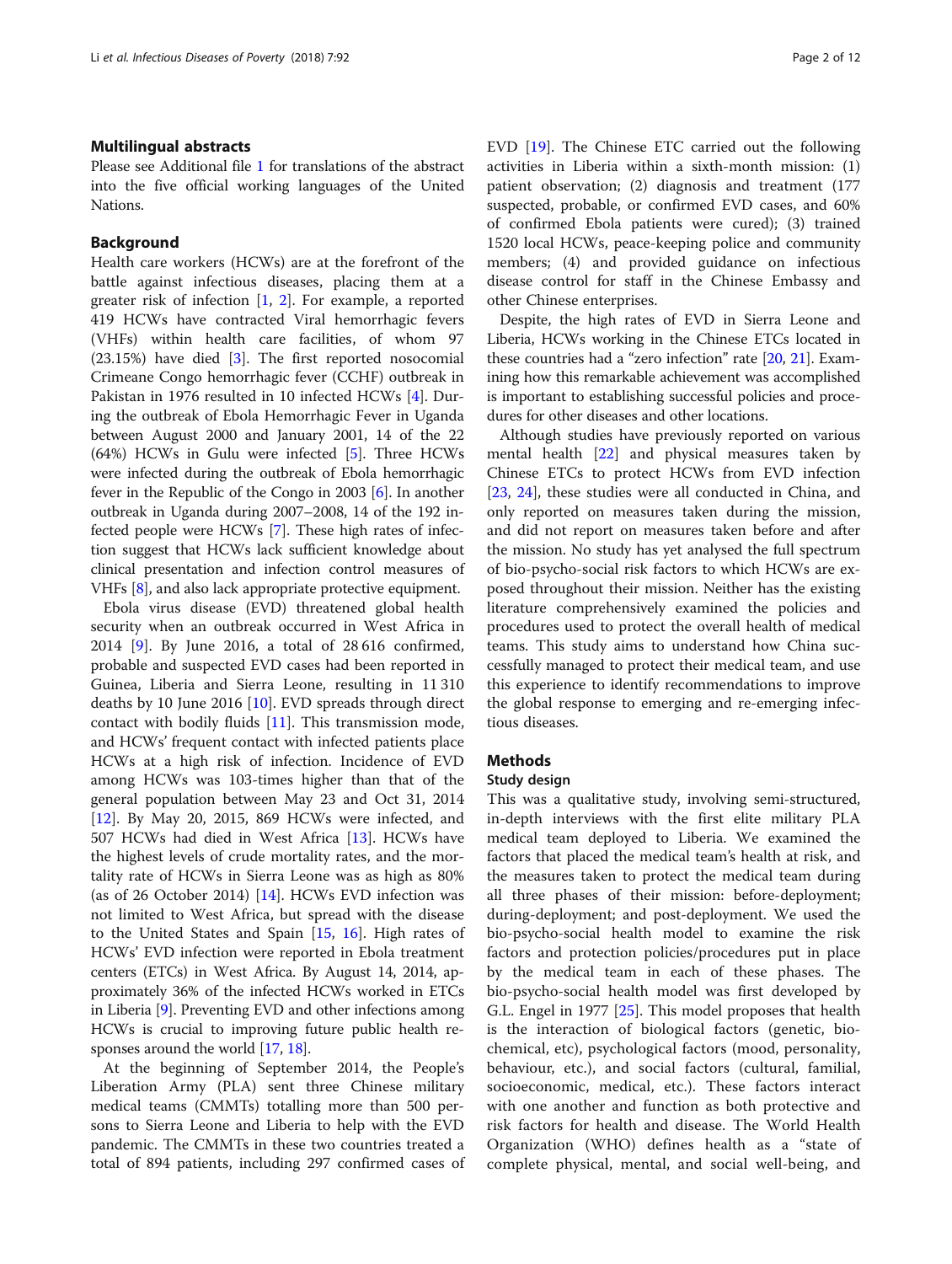not merely the absence of infirmity" [[26](#page-11-0)]. As such, a comprehensive approach to achieving health should be multidisciplinary, and should include physical, mental and social aspects of health. This study explores the factors associated with the medical team's health from biological, psychological, and social perspectives.

## Study area and context

In Liberia, EVD was first reported in Lofa County on March 30, 2014 [\[27\]](#page-11-0). More than 10 500 cases of Ebola were reported in Liberia, causing nearly 5000 deaths [[28](#page-11-0)]. WHO declared Liberia Ebola free in September of 2015 [[29](#page-11-0)]. By August 14, 2014, approximately 36% of the infected HCWs worked in ETCs in Liberia [\[9](#page-11-0)]. The CMMT arrived in Liberia in September 2014 for a six-month mission. The CMMT composed of 163 multidisciplinary military experts including managers, epidemiologists, hygienists, medical technicians, psychologists, medical doctors, nurses, engineers, logistics support staff, and foreign affairs officials. Most of the military medical staff came from the Third Military Medical University in Chongqing, with a few dozen from other military hospitals in Shenyang. The team was based in the Chinese ETC located in Monrovia at the Samuel Kanyon Doe Sports stadium. The Chinese ETC was independently run by the Chinese Government, and was then formally transferred to the government of Liberia on May 13, 2015.

## Sample size and method

A purposive sampling method was used to select interview participants from diverse positions within the Liberian Chinese ETC. Selected participants included the Deputy Director of the Chinese ETC, the Director of the Bureau of Nursing in the Chinese ETC, clinical personnel, public health personnel, logistics support staff, psychologists, and foreign affairs officials. Many of these members had participated in the severe acute respiratory syndrome (SARS) pandemic in 2003, and had valuable experience and knowledge about pandemics that proved useful in the Ebola response.

## Data collection

Topic guides for the interviews were utilized to elicit information on risk factors during all three phases of the CMMT deployment. Topic guides had 4 sections. Section "[Multilingual abstracts](#page-1-0)" collected the socio-demographic characteristics of the respondents (gender, age, role in the medical team, professional title, and previous experience working in infectious disease or providing medical services during peacekeeping missions). Section "[Background](#page-1-0)" composed of questions on perceived biological, psychological, and social risk factors that threatened the medical team's health beforedeployment, during-deployment, and post-deployment. Section "[Methods](#page-1-0)" covered health protection policies and procedures for the medical team (health, social or diplomatic measures taken to protect the health of medical team before-deployment, during-deployment, and post-deployment). Section "Results" included challenges (any factor directly or indirectly impacting the health of the medical team, as well as challenges for the overall Ebola control efforts). All interviews were audio recorded with participant consent and lasted around 60 min. All interviews took place between October 4, 2015 and April 22, 2016, and were conducted in Chinese. A teacher (YL), graduate student (HW) and two undergraduate students (XJ and XL) collected data after they received data collection training.

## Data analysis

All interviews were transcribed and carefully reviewed for accuracy. We analysed all interviews using the thematic framework approach [\[30](#page-11-0), [31\]](#page-11-0). The thematic framework approach to qualitative data analysis is a five-step process that involves: (1) familiarization with transcripts, (2) developing a theoretical framework based on interview guidelines, and recurrent and important themes in individual transcripts, (3) coding the transcripts using the framework, (4) summarizing data in an analytical framework to create brief summaries of participant responses, and (5) data synthesis, and interpretation to compare themes and sub-themes across interviews [\[30,](#page-11-0) [32](#page-11-0)]. Analyses of the interviews yielded three themes and seven sub-themes for each phase of the mission. These were divided into the following categories: risk factors (socio-psychological factors, behavioural factors and biological factors); protection measures (health measures, social measures and global health diplomacy actions); and challenges. We present the results according to the three phases of the mission.

## Results

## Socio-demographic characteristics of respondents

Fifteen medical team members were selected, ten men and five women (Table [1\)](#page-3-0). The majority of participants (9/15) were aged 40–49 years, five members were aged 30–39, and one was aged 50 and over. More than half of the participants had clinical and public health credentials, two were senior medical technicians, and two were teachers from the English department at the Third Military Medical University (the teachers role was to assist with translation and communication). More than two thirds of the participants were senior health professionals. Notably, close to half of the participants had at least one previous assignment working in infectious disease, or providing medical services during a United Nations peacekeeping mission in Africa.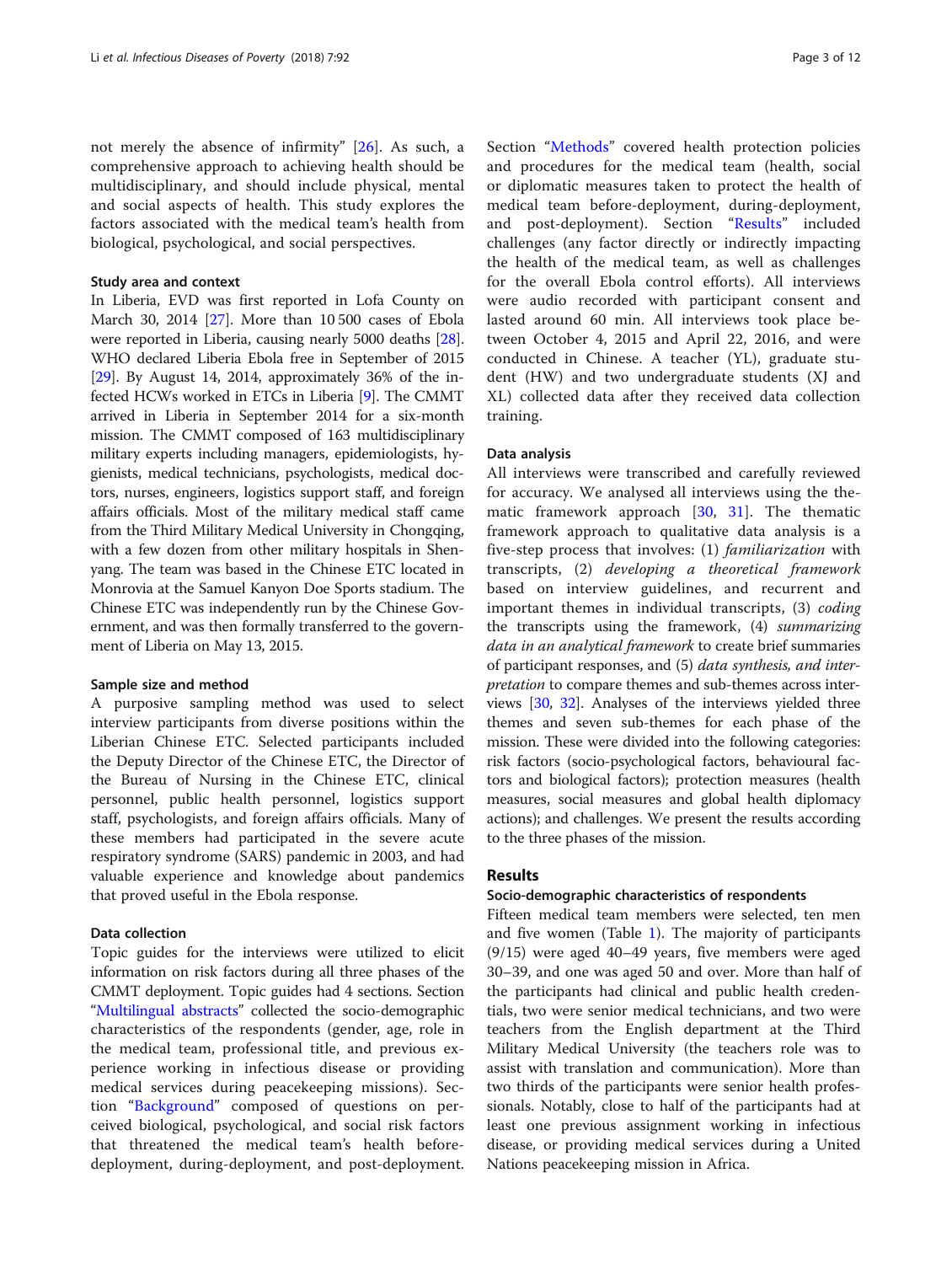<span id="page-3-0"></span>Table 1 The demographic characteristics of participants

| Characteristics                                        | Number         |
|--------------------------------------------------------|----------------|
| Gender                                                 |                |
| Male                                                   | 10             |
| Female                                                 | 5              |
| Age                                                    |                |
| $30 - 39$                                              | 5              |
| $40 - 49$                                              | 9              |
| $\geq 50$                                              | 1              |
| Roles                                                  |                |
| Hospital leaders                                       | $\overline{2}$ |
| Clinical health worker                                 | 5              |
| Public health workers                                  | 3              |
| Logistics staffs (technicians, laboratory technicians) | $\mathfrak{D}$ |
| Psychologist                                           | 1              |
| Foreign officials                                      | $\overline{2}$ |
| Professional title                                     |                |
| Middle                                                 | $\overline{4}$ |
| Associate senior                                       | 5              |
| Senior                                                 | 6              |
| Times of previous experience                           |                |
| None                                                   | 8              |
| $1 - 2$                                                | 5              |
| $\geq$ 3                                               | $\overline{2}$ |

## Health risk factors of the medical team

We divided the various health risk factors identified by interview participants by each phase of the mission (Table [2](#page-4-0)). All factors were classified as socio-psychological, behavioural or biological. These factors directly or indirectly impacted the health of the CMMT members to varying degrees.

## Phase one (before-deployment)

Participants identified several socio-psychological and behavioural risk factors during this phase. Many of the participants reported experiencing disruption to their social and family networks as a result of the required 6 weeks training camp in preparation for deployment. This led to feelings of isolation and caused separation anxiety, negatively impacting the CMMT's mental health. Apprehension about moving to a new country, and living in a different culture also caused anxiety. All participants reported feeling fear and anxiety about their exposure to Ebola or other infectious diseases (HIV [human immunodeficiency virus], malaria and tuberculosis), as well as the arduous mission they would have to undertake in Liberia. All participants worried about the difficulties they would face working in the underdeveloped local public health system in Liberia, as well as enduring difficulties associated with living in a different environment. Approximately half of the participants (7/15) felt nervous about living and working in Africa based on their perceptions about armed conflict, and social and political unrest in the region. Participants with previous experience working in Africa were apprehensive about returning to what they knew would be a difficult living and working environment. One individual described feeling pressure and anxiety due to the fact that he had no previous experience with such a complex international mission. All participants reported that they found the training intensive.

## Phase two (during-deployment)

More complicated factors threatened the health of medical team during this phase.

Socio-psychological factors Most of the participants identified the following risk factors to their mental health as a result of their new social environment: the disruption caused by leaving behind their family and friends; being immersed in a different culture; witnessing social and political unrest; dealing with food shortages, and lack of medical supplies; and dealing with a shortage of trained health personnel to work in the ETC. Most of the participants experienced anxiety and fear about contracting infectious diseases (EVD, malaria and HIV), and about correctly using personal protective equipment (PPE). Concern for their own welfare was exacerbated by anxiety about their families' welfare, and being too far away to help them if any emergencies arose.

Behavioral risk factors Notably, key informant interviews with health leaders emphasized the shortage of medical supplies, especially the shortage of PPE, which resulted in the re-use of PPE, a practice that increased the risk of Ebola infection among HCWs even if the PPE was sterilized. The majority of participants believed that providing care for local patients, and training local HCWs substantially increased their risk of infection. Participants stated that there was incorrect use of PPE due to fatigue, further increasing the risk of infection. The medical team hired local HCWs to help in the ETC. Six participants thought that working alongside local HCWs would increase their risk of infection, since local HCWs might carry infectious diseases into the ETC after contact with infected families or community members. However, one participant argued that local HCWs might reduce the risk of infection because they could communicate with patients easily, help the CMMT to communicate with patients, and ensure adherence to medical protocols. (iii) **Biological factors:** all participants recognized that their new living environment, exposure to mosquitoes, and possible exposure to contaminated food and water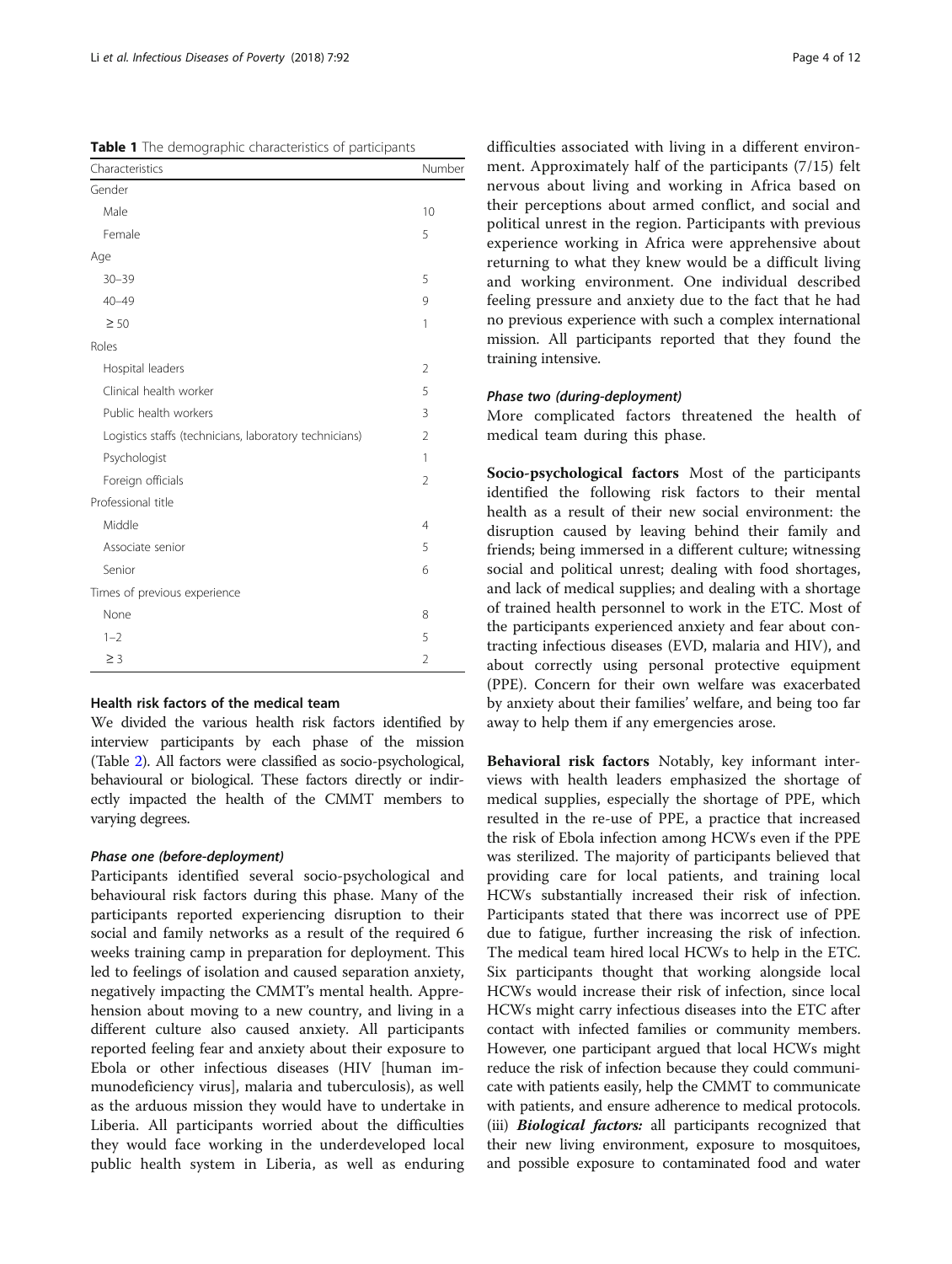<span id="page-4-0"></span>Table 2 Risk factors faced by medical team

| Phrases                       | Risk factors                                                                                                                                                                                                                                                                                                                                                                                                                                                                                                                               | Example citation                                                                                                                                                                                                                                                                                                                                                                                                                                                                                                                                                                                                                                                                                                                                                                                                     |
|-------------------------------|--------------------------------------------------------------------------------------------------------------------------------------------------------------------------------------------------------------------------------------------------------------------------------------------------------------------------------------------------------------------------------------------------------------------------------------------------------------------------------------------------------------------------------------------|----------------------------------------------------------------------------------------------------------------------------------------------------------------------------------------------------------------------------------------------------------------------------------------------------------------------------------------------------------------------------------------------------------------------------------------------------------------------------------------------------------------------------------------------------------------------------------------------------------------------------------------------------------------------------------------------------------------------------------------------------------------------------------------------------------------------|
| Phase one (before-deployment) | Socio- psychological factors<br>1. Disturbed social network due to closed training<br>2. Anxiety and fear about infection of diseases<br>(EVD, malaria, HIV and TB)<br>3. Worry about heavy workload, the underdeveloped<br>public health system, hard living environment,<br>social chaos and unsafe social environment, and<br>different cultural in Liberia                                                                                                                                                                             | There are other epidemics such as cholera, yellow fever<br>and malaria All felt anxiety because EVD is deadly<br>disease and the mortality of patients is high (General<br>head nurse in ETC)                                                                                                                                                                                                                                                                                                                                                                                                                                                                                                                                                                                                                        |
| Phase two (during-deployment) | Socio- psychological factors<br>1. Disturbed social network as separating<br>from their families and friends<br>2. Cultural differences<br>3. Unsafe living environment like anopheles, unsafe<br>food and water and social chaos<br>4. Shortage of food and health resources (medical<br>supplies and professionals to run ETC)<br>5. Anxiety and fear about infection of diseases (EVD,<br>malaria, TB and HIV)<br>6. Worry about complex PPE dressing<br>7. Worry about families where they were unable to<br>look after them if needed | Social and political unrest in local place make we feel<br>unsafe. (Foreign affairs official in ETC)<br>The local fruits and water are possibly contaminated with<br>Ebola virus. The fruit like banana is very good. But we<br>feared to eat local fruits or drink local water. It is difficult<br>to know whether the banana is contacted by money with<br>Ebola virus. (Leader of logistics support group in ETC)<br>HCWs met patients every day to provide health care such<br>as transfusion. So they felt pressure. They worry about<br>separating from families whom they could not look after<br>when needed. They need to get used to local living<br>environment. (Psychological experts)<br>HCWs who work for long time with PPE would sweat a lot<br>and felt uncomfortable. (General head nurse in ETC) |
|                               | Behavioural factors<br>1. Contacting with local patients as providing<br>care for them<br>2. Recruiting and training local people to work<br>in ETC<br>3. Incorrect operation with PPE due to fatigue                                                                                                                                                                                                                                                                                                                                      | During providing healthcare for patients, HCWs easily forget<br>self-health protection. We recruited local people to work in<br>ETC due to shortage of personnel. Those local people lived<br>in different communities in different area. We cannot know<br>whether their families and friends have risk of infection.<br>Local people were paired with PLA HCWs which would<br>increase risk of infection (Deputy director of ETC)                                                                                                                                                                                                                                                                                                                                                                                  |
|                               | Biological factors<br>1. Susceptible to infectious disease in Liberia<br>due to living environment which included<br>mosquitoes, possible exposure to contaminated<br>food and water                                                                                                                                                                                                                                                                                                                                                       | Local epidemics, such as cholera, yellow fever, malaria,<br>tuberculosis. We all are susceptible to those epidemics in<br>Liberia. (General head nurse in ETC)                                                                                                                                                                                                                                                                                                                                                                                                                                                                                                                                                                                                                                                       |
| Phase three (Post-deployment) | Socio- psychological factors<br>1. Isolated living environment to prevent them<br>from infection or transmission<br>2. Inconvenient communicate with colleagues<br>and families<br>3. Worry about infection of diseases                                                                                                                                                                                                                                                                                                                    | We could not meet with families and friends during<br>21-day's medical isolation. (Clinical doctor in ETC)<br>Nobody knows whether we are infected with any infectious<br>diseases. We still worry about the risk of infection. Our socia<br>network is still disturbed. It is possible to have psychological<br>influence. (Psychological experts in ETC)                                                                                                                                                                                                                                                                                                                                                                                                                                                           |
|                               | Biological factors<br>Physical fatique after long time hard work                                                                                                                                                                                                                                                                                                                                                                                                                                                                           | We felt very fatigue after long time hard work in Liberia<br>and long travel from Liberia back to China. (General head<br>nurse in ETC)                                                                                                                                                                                                                                                                                                                                                                                                                                                                                                                                                                                                                                                                              |

Notes: EVD refers to Ebola virus disease, HIV refers to Human Immunodeficiency Virus, TB refers to tuberculosis, ETC refers to Ebola treatment centre, HCWs refers to healthcare workers, PPE refers to personal protection equipment, PLA refers to People's Liberation Army

placed them at an increased risk of infection from local infectious diseases.

## Phase three (post-deployment)

Socio-psychological risk factors After their mission was completed, all CMMT members were required to be quarantined for 21 days for medical observation, as Ebola has a 21 day incubation period. During this time they were not permitted contact with each other in order to avoid cross infection. Most of the members found it difficult to communicate with colleagues and families during this period. Furthermore, they were not sure if they were infected with EVD or not, and this uncertainty caused anxiety.

Biological factors Team members suffered from fatigue after their long, physically, emotionally and mentally draining mission in Liberia. This fatigue lowered their resistance to disease.

## Health protection policies and procedures for the medical team

Prior to deployment (Table [3\)](#page-5-0), almost all of the participants mentioned that the CMMT had modified the existing PPE, and strengthened the PPE protocols and procedures based on suggestions and guidelines from WHO and Chinese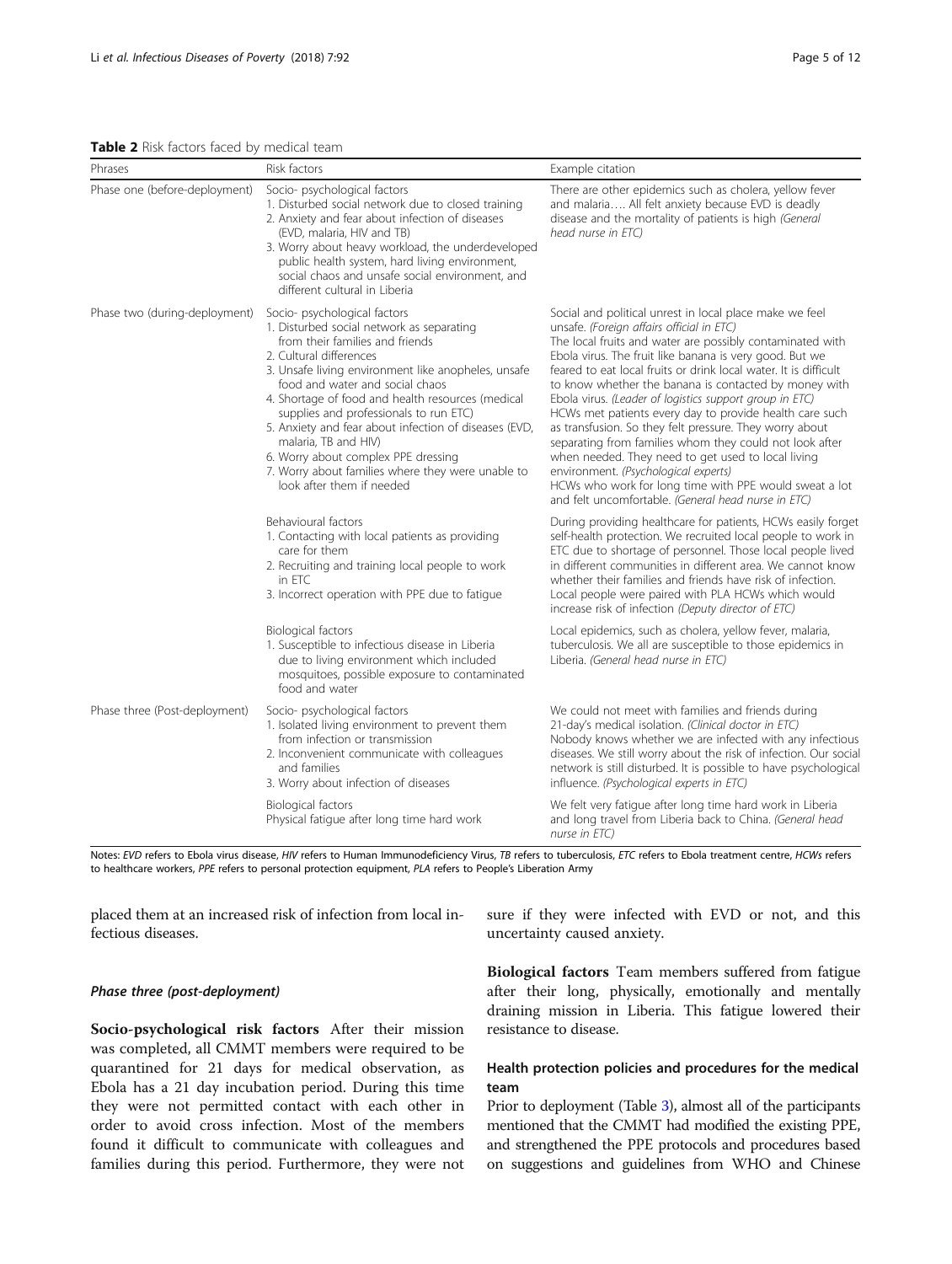<span id="page-5-0"></span>

| Table 3 Health protection measures before-, during and post-deployment |  |  |  |  |  |  |  |
|------------------------------------------------------------------------|--|--|--|--|--|--|--|
|------------------------------------------------------------------------|--|--|--|--|--|--|--|

| Measures          |                                                                                                                                                                                                                                                                                                                                                                                                                                                                                                                                                                                                                                                                                                                                                                                                                                                                                                                                                                                                                                                                                                                                                                                                                                                                                                                                                                        | Example citation                                                                                                                                                                                                                                                                                                                                                                                                                                                                                                                                                                                                                                                                                                                                                                                                                                                                                                                                                                                                                                                                                                                                                                                                                                                                                                                                |
|-------------------|------------------------------------------------------------------------------------------------------------------------------------------------------------------------------------------------------------------------------------------------------------------------------------------------------------------------------------------------------------------------------------------------------------------------------------------------------------------------------------------------------------------------------------------------------------------------------------------------------------------------------------------------------------------------------------------------------------------------------------------------------------------------------------------------------------------------------------------------------------------------------------------------------------------------------------------------------------------------------------------------------------------------------------------------------------------------------------------------------------------------------------------------------------------------------------------------------------------------------------------------------------------------------------------------------------------------------------------------------------------------|-------------------------------------------------------------------------------------------------------------------------------------------------------------------------------------------------------------------------------------------------------------------------------------------------------------------------------------------------------------------------------------------------------------------------------------------------------------------------------------------------------------------------------------------------------------------------------------------------------------------------------------------------------------------------------------------------------------------------------------------------------------------------------------------------------------------------------------------------------------------------------------------------------------------------------------------------------------------------------------------------------------------------------------------------------------------------------------------------------------------------------------------------------------------------------------------------------------------------------------------------------------------------------------------------------------------------------------------------|
| Before-deployment |                                                                                                                                                                                                                                                                                                                                                                                                                                                                                                                                                                                                                                                                                                                                                                                                                                                                                                                                                                                                                                                                                                                                                                                                                                                                                                                                                                        |                                                                                                                                                                                                                                                                                                                                                                                                                                                                                                                                                                                                                                                                                                                                                                                                                                                                                                                                                                                                                                                                                                                                                                                                                                                                                                                                                 |
| Health measures   | 1. To carefully select team members<br>2. To provide PPE of high quality and make standard<br>protocols for PPE use<br>3. To organize 1.5 month intensive training on<br>procedures of Ebola<br>diagnosis and treatment, PPE use, prevention and<br>surveillance as well as English<br>4. To provide mental health support to relieve anxiety<br>5. To provide vaccine, medicine to increase the immunity,<br>health surveillance for all team members<br>6.To strengthen physical exercise                                                                                                                                                                                                                                                                                                                                                                                                                                                                                                                                                                                                                                                                                                                                                                                                                                                                            | Firstly, the medical team had been carefully selected and<br>over two-thirds had previous experience with infectious<br>diseases and Africa. Secondly, we took active prevention<br>such as taking vaccines, taking drugs to prevent cholera,<br>yellow fever and malaria- and so on. Besides, physical<br>exercise was strengthened for all medical teams. (Deputy<br>director of ETC) We modified PPE and developed more<br>stringent PPE protocols and procedures based on<br>suggestions and guidelines from WHO and the CDC of<br>China.(Leader in public health group in ETC)                                                                                                                                                                                                                                                                                                                                                                                                                                                                                                                                                                                                                                                                                                                                                             |
| Social measures   | To provide help with family life events and care for team<br>member's children and the elderly if necessary                                                                                                                                                                                                                                                                                                                                                                                                                                                                                                                                                                                                                                                                                                                                                                                                                                                                                                                                                                                                                                                                                                                                                                                                                                                            | Leaders in our institute see our families to learn about any<br>need of health which helped to sooth their concerns<br>about their families (Public health personnel)                                                                                                                                                                                                                                                                                                                                                                                                                                                                                                                                                                                                                                                                                                                                                                                                                                                                                                                                                                                                                                                                                                                                                                           |
| Health diplomacy  | 1. To visit the stadium in Monrovia and existing ETCs<br>from other countries, and to consult with personnel<br>in NECC and local Liberian who had study experience<br>in China to learn more about the local physical and<br>social environment, epidemic, health system and<br>culture etc.in Liberia<br>2. To consult with Chinese peacekeepers back from or<br>still in Liberia to learn local epidemic                                                                                                                                                                                                                                                                                                                                                                                                                                                                                                                                                                                                                                                                                                                                                                                                                                                                                                                                                            | A group with 5 experts from this PLA medical team visited<br>the stadium in Monrovia, contacted with local<br>government, the presidents and NECC in Liberia to learn<br>the situation of Ebola control. (Leader of foreign affairs<br>office in ETC)<br>We also invited Chinese peacekeepers who worked in<br>Liberia before and Chinese experts from CDC to give<br>lectures about Liberia to all medical team (Leader of<br>logistics support group in ETC)                                                                                                                                                                                                                                                                                                                                                                                                                                                                                                                                                                                                                                                                                                                                                                                                                                                                                  |
| During-deployment |                                                                                                                                                                                                                                                                                                                                                                                                                                                                                                                                                                                                                                                                                                                                                                                                                                                                                                                                                                                                                                                                                                                                                                                                                                                                                                                                                                        |                                                                                                                                                                                                                                                                                                                                                                                                                                                                                                                                                                                                                                                                                                                                                                                                                                                                                                                                                                                                                                                                                                                                                                                                                                                                                                                                                 |
| Health measures   | 1. To construct ETC with strict layout of three zones and<br>two routes and to equip it with advanced a distinctive<br>communication system(audio loud speakers, video<br>monitoring system and ward calling system)<br>2. To establish and implement a three-level safety<br>supervision program (the first level supervision---mutual<br>supervision between paired members; the second-level<br>supervision ---daily supervision by the medical personals<br>on duty; the third-level supervision---hospital-level<br>supervision by a 10-member expert team) for all staff<br>3. To implement strict environmental cleanness and<br>disinfection<br>4. To set up expert team to provide health service for<br>all team members<br>5. To recruit the experienced local people and local<br>people who can speak Chinese to help with<br>communication<br>6. To train the newly recruited local people and group<br>them with PLA medical team<br>7. To provide lectures about doctor-patient<br>communication before receiving patients in ETC<br>8. To continue training on procedures of disease<br>diagnosis and treatment, prevention and surveillance<br>and PEE use<br>9. To wear PEE, diagnose and treatment patients<br>following the strict protocol<br>10. To give professional psychological counselling and<br>health care for team member if necessary | Red zone (contaminated zone) and green zone (clean<br>zone) were required internationally for ETC construction.<br>We constructed ETC with one more zone, the semi-<br>contaminated zone marked with yellow. We equipped ETC<br>with video system to monitor operation during care for<br>patients which could prevent HCWs infection. We<br>recruited and trained local skilled people work in China<br>ETC. We also recruited one local people who can speak<br>Chinese, had background of medical education and could<br>help HCWs to communicate with patients. (Foreign affairs<br>official in ETC)<br>Unique health protection measures included strict protocol<br>for PPE use, paired work group, daily supervision by on duty<br>medical professionals, video and voice monitor system. The<br>whole process of PPE dressing was watched and guided by<br>professionals through video and voice system to minimize<br>the opportunities of HCW exposure to Ebola. (Deputy director<br>of ETC)<br>Medical team need some time to adapt to local environment<br>at the beginning. We provide psychological service to relax<br>them. Lectures about doctor-patient communication before<br>receiving patients were provided for medical team. We refined<br>ETC ventilation and disinfection measures. (Psychological<br>experts in ETC) |
| Social measures   | 1. To import food, equip ETC with air conditioners and<br>mosquito killer, to purify drinking water by self<br>2. To have security team to ensure safety and reduce<br>exposure to Ebola outside of workplace<br>3. To set up Weichat and telephone for team member<br>communication with colleagues and families<br>4. To abide by the strict daily working and living<br>schedule to ensure good rest<br>5. To provide care for team member's children and the<br>elderly if necessary                                                                                                                                                                                                                                                                                                                                                                                                                                                                                                                                                                                                                                                                                                                                                                                                                                                                               | We imported food for our medical team. We provided air<br>conditioners and mosquito killer, drinking water through<br>digging a well by ourselves and clean the water by machine<br>we brought with. We controlled contact with local people in<br>order to prevent from infection of infectious diseases. (Leader<br>of logistics support group in ETC)<br>We set 3 approaches for medical team including (such as<br>Weichat, telephone) to help them with communication.<br>(Psychological experts in ETC)<br>We launched paperless office, for example, all patients'                                                                                                                                                                                                                                                                                                                                                                                                                                                                                                                                                                                                                                                                                                                                                                       |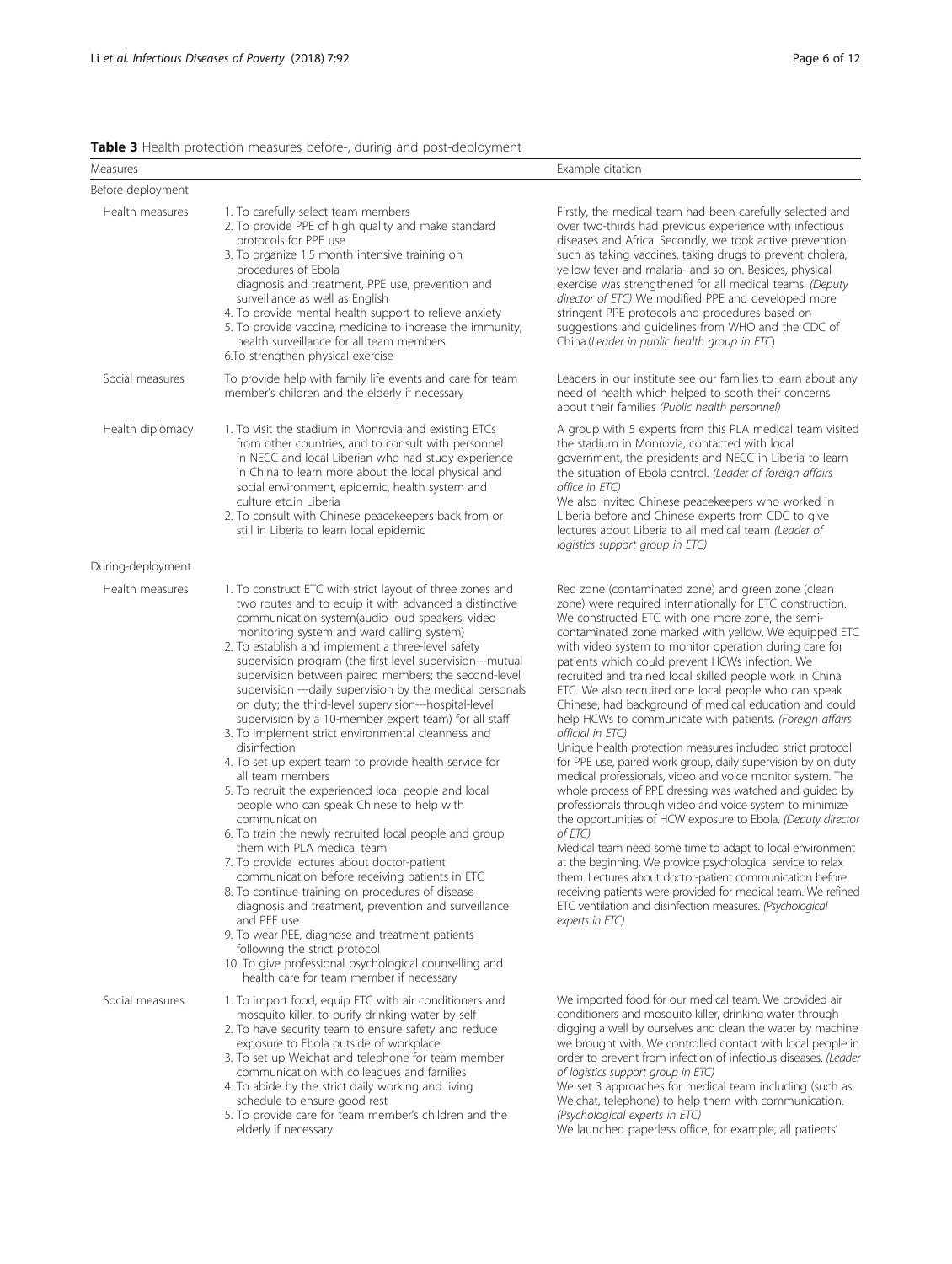| Measures         |                                                                                                                                                                                                                                                                                                                        | Example citation                                                                                                                                                                                                                                                                                                                                                                                                                                                                                                                                                                                         |
|------------------|------------------------------------------------------------------------------------------------------------------------------------------------------------------------------------------------------------------------------------------------------------------------------------------------------------------------|----------------------------------------------------------------------------------------------------------------------------------------------------------------------------------------------------------------------------------------------------------------------------------------------------------------------------------------------------------------------------------------------------------------------------------------------------------------------------------------------------------------------------------------------------------------------------------------------------------|
|                  | 6. To launch paperless office to reduce contact with<br>patients                                                                                                                                                                                                                                                       | diagnosis and treatment were recorded in the medical<br>information system which prevented infection from<br>patient's contact. (Senior medical technicians)                                                                                                                                                                                                                                                                                                                                                                                                                                             |
| Health diplomacy | 1. To join the joint command system to get diseases<br>surveillance information<br>2. To apply some essential supplies from the United<br>Nations or local government<br>3. To coordinate with embassy, local Chinese<br>enterprises to mitigate supplies shortage<br>4. To communicate with ETCs from other countries | We join the joint command system to get diseases<br>surveillance information. This system would release<br>updated information about local epidemics. (Deputy<br>director of ETC)<br>We applied essential supplies from UN or local Chinese<br>enterprises through Chinese Embassy in Liberia. We also<br>applied many essential supplies from local government.<br>We also coordinate local Customs and Foreign affairs.<br>(Leader of logistics support group in ETC)<br>Managers actively participated in communication with ETC s<br>from other countries. (Leader of foreign affairs office in ETC) |
| Post-deployment  |                                                                                                                                                                                                                                                                                                                        |                                                                                                                                                                                                                                                                                                                                                                                                                                                                                                                                                                                                          |
| Health measures  | 1. To isolate all team members for 21 days<br>2. To organize experts to observe sign and symptoms<br>3. To provide nutritional diet<br>4. To provide psychological counsellors when necessary<br>5. To strengthen physical exercise                                                                                    | We could not contact with families, friends in the 21-day's<br>observation. We were provided with daily monitoring for<br>signs and symptoms of Ebola or other infectious diseases.<br>We have diet separately and the food is very good and<br>nutritional. (Clinic doctor in ETC)<br>During 21-day's observation, we recover from fatique due<br>to hard work in Liberia. There were nurses and doctors<br>monitored our health every day. (Nurse in ETC)<br>A lots of entertainments and psychological counsellors were<br>provided for us. (Leader of logistics support group in ETC).               |
| Social measures  | 1. To provide comfortable rest and living conditions<br>2. To provide internet which would help with<br>communication with friends and family                                                                                                                                                                          | During observation, good living and rest conditions were<br>provide for all medical team members. For this observation,<br>we prepared a lot of things ahead of their come back from<br>Liberia. (General head nurse in ETC)<br>Internet was provided for everyone and they could access to<br>internet anytime. Internet helped them to communicate<br>with families and friends (Public health personnel).                                                                                                                                                                                             |

**Table 3** Health protection measures before-, during and post-deployment (Continued)

Notes: HCWs refers to health care workers, PPE refers to personal protection equipment, WHO refers to World Health organization, CDC refers to centre of disease control and prevention, PLA refers to People's Liberation Army, NECC refers to National Ebola Command Centre, EVD refers to Ebola virus disease, HIV refers to Human Immunodeficiency Virus, TB refers to tuberculosis, ETC refers to Ebola treatment centre. UN refers to united nation

Center of Disease Control and Prevention (China CDC). For example, additional protective equipment such as disposable shoulder caps, boots, and waterproof clothes were added to the standard PPE. Three-layers of PPE were used (two more layers than the standard WHO recommendation, and one more layer than the standard China CDC recommendation). This third layer of PPE added one more protective barrier during interaction with Ebola patients, but did not pose any additional risk when correctly removed according to standard protocols. All personnel in the Chinese ETC were required to attend a 6 week rigorous training course on Ebola, and the correct PPE protocol. Participants reported that members of the CMMT had been carefully selected for their expertise and experience, and over two-thirds of them had previous experience working with infectious diseases in Africa. For example working during the SARS pandemic, and providing medical care during international peacekeeping missions or joint military exercises. These experiences better enabled members of the team to cope with stress, unfamiliar environments, and basic living conditions in Liberia. Mental health services, vaccines, and medications were available to CMMT members throughout their mission, a factor considered important by all participants. Key informants and participants in charge of foreign affairs reported that every effort was made to learn more about the local geographical and social environment, EVD epidemic, local health system, and culture in Liberia. Notably, some participants found that social measures such as the Third Military Medical University providing care for their families in China while they were on deployment helped to sooth their anxiety about leaving their families for such a long period.

This study found that additional measures besides supplying high quality PPE were adopted to protect both the physical and mental health of all staff in the Chinese ETC (Table [3\)](#page-5-0). The physical design of the Chinese ETC, and the strict protocols regarding movement around the building helped to prevent the spread of infection from patients. The layout included "three zones (the first "green" zone, was the non-contaminated zone, the second "yellow" zone was a semi-contaminated zone, and the third and final "red" zone was a contaminated zone)." Two routes were used to move between these zones (one "red" route used by inpatients and a separate "blue" route used by HCWs). Additionally, a distinctive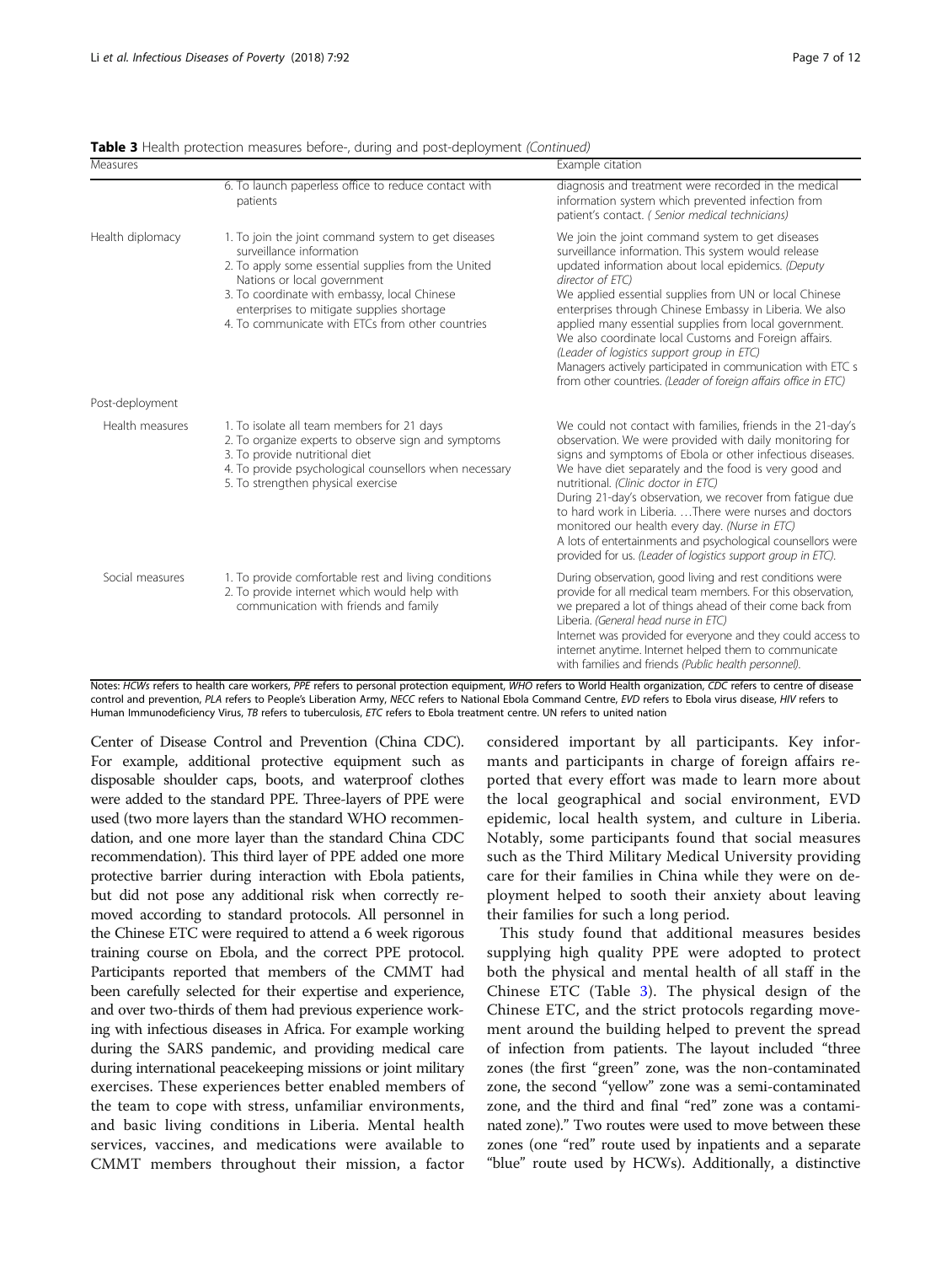communication system was used, HCWs were monitored by video surveillance, and if safety policies and procedures were not followed correctly, the individuals were alerted immediately to the problem over loud speakers. This Chinese ETC communication system worked effectively to supervise the operations of medical staff, and provide timely guidance to correct any safety breaches. The Chinese ETC also employed a three-level safety supervision system to ensure the correct and effective use of PPE, and diagnosis and treatment of EVD (the first-level supervision — mutual supervision between paired members; the second-level supervision daily supervision by the medical personal on duty; the third-level supervision — hospital-level supervision by a ten-member expert team responsible for long-term inspection of ETC staff). These protocols together with strict disinfection measures were the corner stone of the protection strategy to prevent HCWs from EVD infection. In addition, an expert team was available to provide health services to all staff when necessary. The majority of participants reported that factors which might indirectly increase risk of infection with EVD were taken into consideration when developing the health protection policies and procedures. For example, local HCWs with experience working in ETCs run by other countries were recruited to alleviate the shortage of HCWs in the Chinese ETC. These HCWs were paired with the Chinese HCWs to ensure that they used their PPE correctly, and understood the zoning and routing systems.

Many social measures were also implemented to ensure a safe living and working environment. Lectures about doctor-patient communication were provided before receiving patients in ETC. The Chinese ETC engaged in certain health-related diplomatic activities which helped to provide a supportive environment for the medical team. For example, managers actively communicated with ETCs from other countries, and arranged to receive essential supplies from the United Nations or local Chinese enterprises established in Liberia.

During the 21 day quarantine after the mission, measures to ensure the physical and mental health of CMMT members included: providing active fever/ symptom surveillance, ensuring members had a nutritional diet, making mental health counselors available to members when necessary, and ensuring members were given physical exercise. Additionally, to mitigate social risk factors, CMMT members were provided with comfortable living conditions and internet access to facilitate communication with friends and family outside (Table [3\)](#page-5-0).

## Challenges

Interviews revealed a number of challenges that had a direct or indirect impact on the health of all the CMMT

members, as well as the overall Ebola control efforts (Table [4\)](#page-8-0). These challenges included:

## An inefficient emergency command system

The National Ebola Command Center (NECC) in Liberia was responsible for coordinating the Ebola response. Many international organizations and countries assisted Liberia in the global Ebola response. However, NECC's lack of experience coordinating such a complex response caused complications which contributed to an increased risk of HCW infection. For example, a majority of participants reported that inefficient coordination with customs resulted in the delayed delivery of essential supplies for the ETC; inefficient coordination on the assignment of patients to ETCs meant that the Chinese ETC were not adequately informed about the number of patients expected to be admitted, or when they would arrive. Lack of logistical support on how to handle corpses, or waste products from ETCs also compromised infection prevention practices.

## Comprehensive international guidelines on how to respond to Ebola were not readily available

Key informant interview participants disclosed that due to the lack of readily available comprehensive guidelines, the CMMT had difficulty estimating the supplies and personnel needed to run the 100-bed ETC in Liberia. This consequently resulted in a shortage of personnel and supplies. The CMMT relied on their previous experience with SARS in 2003, but this knowledge alone was not sufficient as the social and physical environments of China and Liberia are substantially different. Subsequently, 85 local people were recruited to work in the Chinese ETC to fill the human resource shortage, a practice that as mentioned earlier, many participants believed increased their risk of infection. Additionally, the CMMT was not provided with guidelines on how to prevent local diseases other than Ebola, or how to adjust to the local culture and environment, or how to contact local organizations when necessary. All of this made the CMMT less equipped for their mission, and might have directly or indirectly threatened their health.

## Lack of readily prepared medical teams, and inadequate equipment were other major challenges

The Global Foreign Medical Teams Registry sets minimum standards for international health workers, and allows teams to clearly outline their services and skills in order to facilitate a more effective response and efficient coordination between aid providers and recipients. However, key informants reported that there is still an urgent need for a certain number of prepared international medical teams which can quickly respond to future global health crises like emergent infectious diseases. The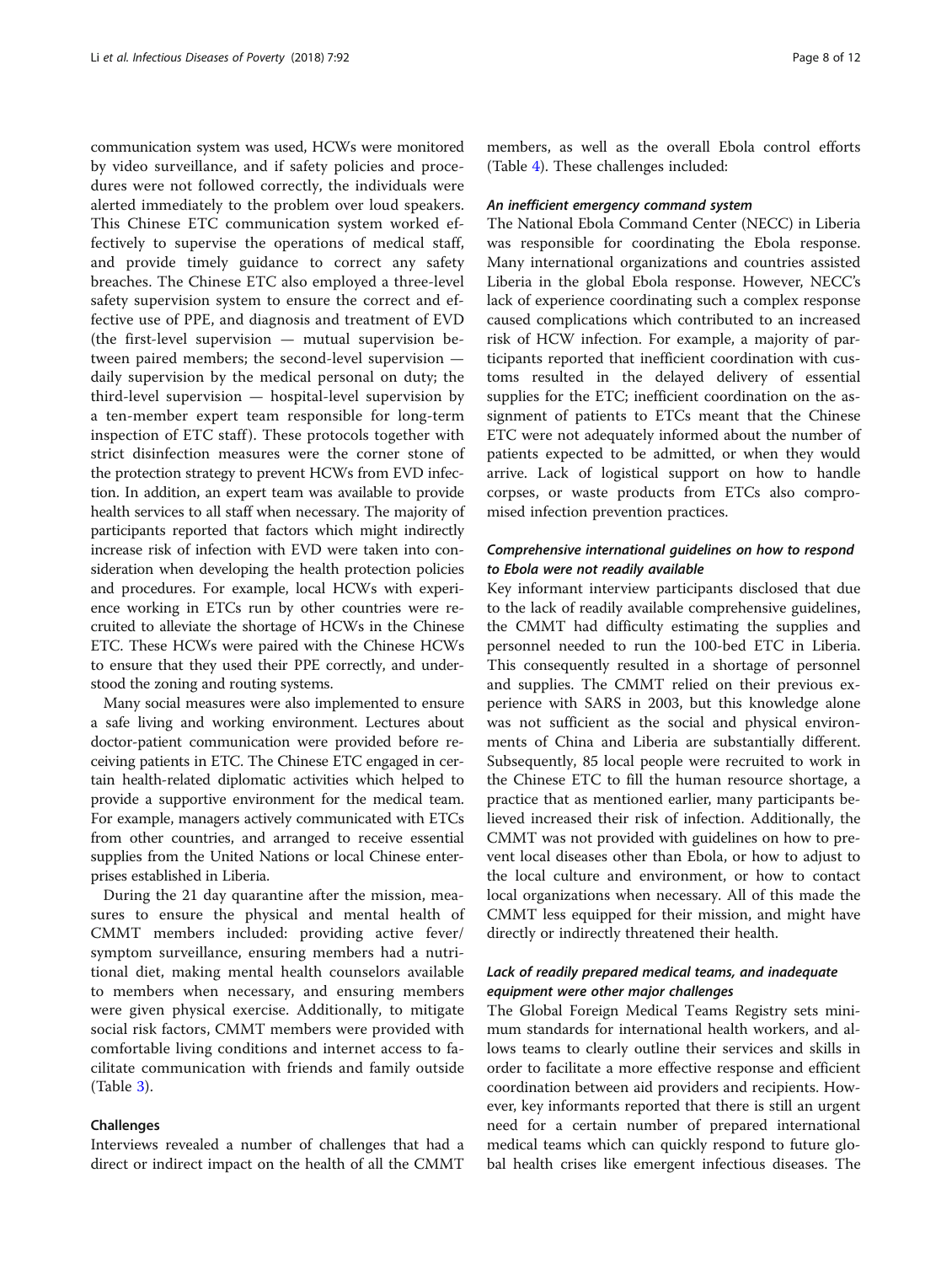<span id="page-8-0"></span>Table 4 Challenges in health protection for medial team in China ETC in Liberia

| Challenges                                                                                                                          | Example citation                                                                                                                                                                                                                                                                                                                                                                                                                                                                                                                                                                                                                                                                                                                                                                                                                                                                                                                                                                                                                                                                                                                                                                                                                                                                                  |
|-------------------------------------------------------------------------------------------------------------------------------------|---------------------------------------------------------------------------------------------------------------------------------------------------------------------------------------------------------------------------------------------------------------------------------------------------------------------------------------------------------------------------------------------------------------------------------------------------------------------------------------------------------------------------------------------------------------------------------------------------------------------------------------------------------------------------------------------------------------------------------------------------------------------------------------------------------------------------------------------------------------------------------------------------------------------------------------------------------------------------------------------------------------------------------------------------------------------------------------------------------------------------------------------------------------------------------------------------------------------------------------------------------------------------------------------------|
| 1. The capability of emergency command<br>system (CS) needs improvement                                                             | I think it is very important to establish a command system (CS) to command the battle to fight<br>against EVD. This CS might promote effectiveness of all ETCs. For example, the CS could coordinate<br>all ETCs to work effectively and consider interests of all ETCs. CS could coordinate all resources<br>among ETCs in order to ensure all ETCs could run. CS could coordinate local transportation for<br>materials for ETCs. For example, due to the different procedures required by customs in different<br>countries, our materials were delayed to ETC when arrived in Liberia. For example, in order to treat<br>that child who infected with EVD and was very severe, we need oxygen cylinder, our director of<br>China ETC took a lot of time to get one for the child. Another example is the incinerator, we take a<br>lot of time to coordinate it. (Leader of foreign affairs office in ETC)<br>We got support from many Chinese enterprises in Liberia. We coordinated the materials through<br>Embassy of the Chinese people's Republic of China in Liberia. We also asked Ministry of Health in<br>Liberia, UN. We also coordinated with custom and Foreign Office in Liberia for the transportation<br>of materials for our ETC. (Leader of logistics support group in ETC) |
| 2. International guidelines on how to respond<br>to Ebola were not readily available                                                | Up to deployment of our medical team, there is no standard or protocol for our medical team to<br>refer to. In WHO website, there is only a special website to publish and update EVD epidemic, but no<br>special website to publish any standard or protocol for international medical team to respond to<br>EVD. We prepared our medical team with the experience from fighting SARS in China in 2003. But<br>there are substantial differences between these two diseases, working and living environment in<br>China and in Liberia. We found shortage of supplies and HCWs when we arrived in Liberia just<br>because of no quidelines for preparations. (Deputy director of ETC)                                                                                                                                                                                                                                                                                                                                                                                                                                                                                                                                                                                                            |
| 3. No prepared medical teams for emergent<br>infectious diseases and inadequate equipment<br>deposit was another kind of challenge. | There need internationally prepared medical team for this emergent infectious diseases. The Global<br>Foreign Medical Teams Registry has minimum standards for international health workers. Those<br>standards also facilitate coordination between aid providers and recipients. The temporarily<br>established medical teams are often unfamiliar with the international emergency response systems<br>and standards and they might not know the usual coordination mechanisms. Besides, there lacked<br>of registered factories to produce and deliver adequate PPE for HCWs. It is difficult to get PPE of high<br>quality. (Deputy director of ETC)<br>The prepared medical team should have a standard training camp. The training camp should<br>simulate the living and work environment of the location they would be deployed to. If medical<br>teams receive training in a similar environment they would have a better health when we arrive<br>in field. (Senior medical technicians)                                                                                                                                                                                                                                                                                               |
| 4. Participating in meeting for communication<br>between ETCs increased risk to infection.                                          | In affected countries, there should be a website for HCWs to communicate on experiences or<br>lessons in responding to EVD in order to prevent medical team from infection with Ebola. But<br>participating in meeting by NECC or visiting ETCs were the only approach for ETCs to communicate.<br>In this case, this approach resulted in increasing contact with staffs from ETCs which might increase<br>risk for contact and is not appropriate.(Deputy director of ETC)                                                                                                                                                                                                                                                                                                                                                                                                                                                                                                                                                                                                                                                                                                                                                                                                                      |
| 5. Shortage of professionals who familiarize with<br>health diplomacy challenged the medical team.                                  | We lacked of diplomatic experience though we have experience to participating UN<br>peacekeeping in Africa. Peacekeeping is different from anti-Ebola. We need more training for<br>health diplomacy and we should cultivate more professionals (Psychological experts).                                                                                                                                                                                                                                                                                                                                                                                                                                                                                                                                                                                                                                                                                                                                                                                                                                                                                                                                                                                                                          |

CS refers to command system, ETC refers to Ebola treatment centres, EVD refers to Ebola virus disease, HCWs refers to healthcare workers, UN refers to United Nations, SARS efers to Severe Acute Respiratory Syndrome, NECC refers to National Ebola Command Centre

medical teams organized are often unfamiliar with the international emergency response systems and standards, and may not be able to adapt smoothly to the standard coordination mechanisms. In addition, internationally there is a lack of registered factories capable of producing and delivering adequate equipment in a timely manner to protect HCWs on the frontlines.

## Participating in meetings between various ETCs increased risk of infection

Many participants reported that communicating with other relevant organizations was important for international ETCs in Liberia, particularly for the new ETCs. Interviewees found that joining in-person meetings held by NECC was the only approach to communicate between ETCs from different countries. However this practice was not appropriate as gathering staff from multiple ETCs in

one location could easily have resulted in infection. Using web based platforms for HCWs in ETCs to communicate with each other would be a safer option.

## The CMMT lacked a member proficient in health diplomacy and foreign affairs

Interview participants thought their lack diplomatic skills partly contributed to the delayed delivery of supplies from China, and their inability to efficiently apply for supplies from other organizations or local governments.

## **Discussion**

HCWs working in West African ETCs had high rates of EVD infection. Since the start of the Ebola outbreak, a total of 881 confirmed HCW infections were reported in Guinea, Liberia, and Sierra Leone, and there have been 513 reported deaths [\[33\]](#page-11-0). Yet despite these high rates of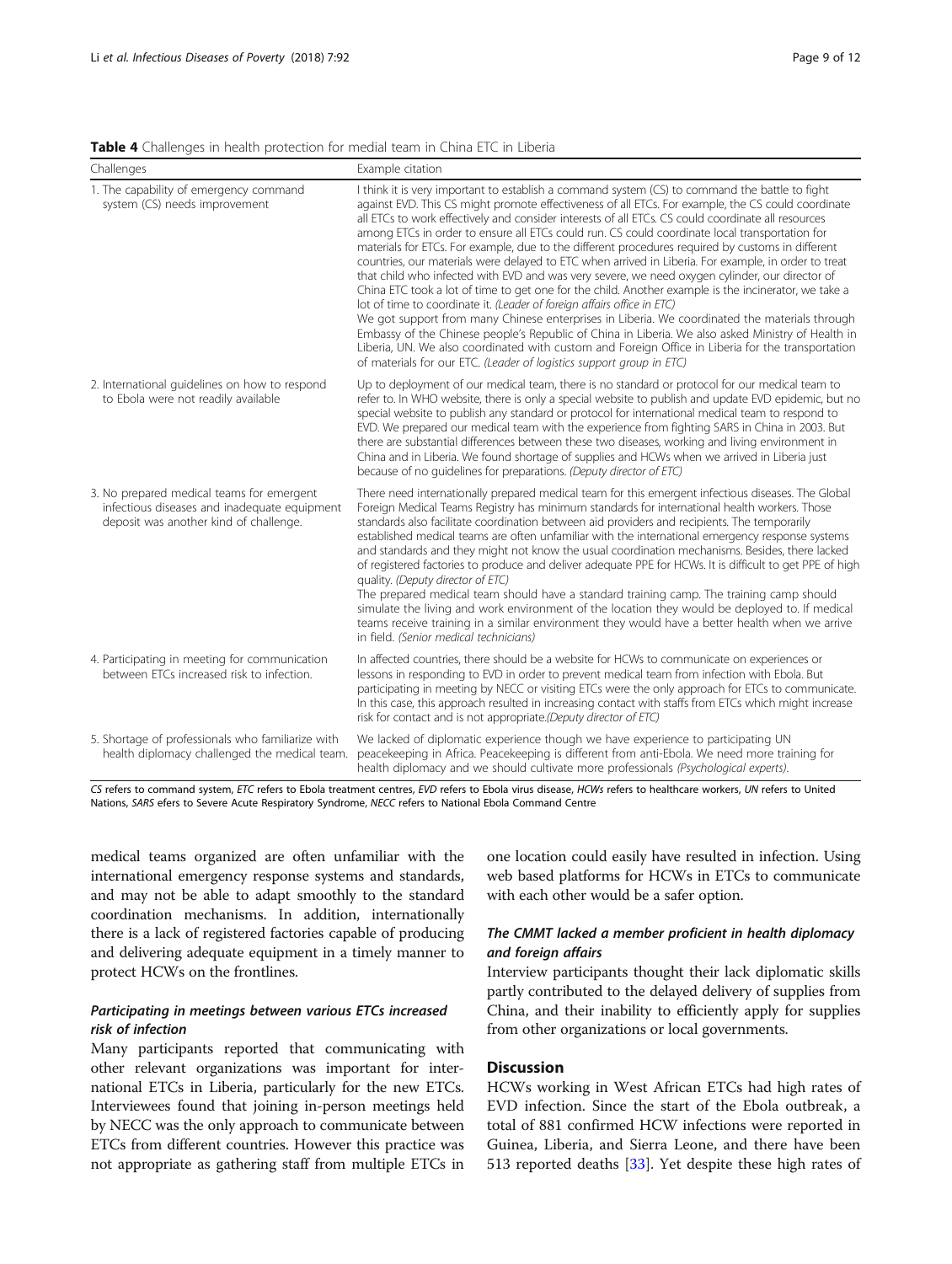infection, the CMMT members working in the Chinese ETCs had a zero infection rate. Since this study did not use case control, it is impossible to completely rule out the possible role of outside mitigating factors. However, the CMMT deployment started in September, during the peak of the pandemic when there were approximately 120 confirmed cases among HCWs [\[34\]](#page-11-0). During the same period of time that the CMMT was in Liberia, rates of EVD infection among HCWs continued to occur at high levels (comprising 3% of the overall cases), strongly supporting our claim that the particular procedures undertaken by the CMMT protected the HCWs [[34](#page-11-0)]. Furthermore, HCWs in West African ETCs had high rates of mental distress during the outbreak [\[35\]](#page-11-0). In contrast, a study on mental distress among Liberian medical staff working at the Chinese ETC found that mental distress among study participants was not as serious [\[22](#page-11-0)].

This study found two distinctive health protection strategies were employed to ensure the health of the CMMT. Firstly, the strategy for health protection was comprehensive and multidisciplinary. Protecting staff from Ebola infection was the key issue, but the CMMT also received mental health care, as strong mental health was considered important to strengthening resistance to infection. Measures taken to promote mental health, and provide comfortable living and working environments were considered an important part of the health protection policies and procedures. Health protection was included in all phases of the mission (before-, during- and post-deployment), rather than just during the deployment phase when CMMT members were under direct threat of EVD infection. The risk factors varied during the different phases, and protection measures were adjusted accordingly. Measures before the mission were necessary to develop and strengthen the capability of the team to undertake the mission, both physically and psychologically.

Secondly, the CMMT undertook unique measures to minimize the HCWs exposure to Ebola. HCWs are mainly infected with Ebola through nosocomial transmission [[36](#page-11-0)]. One of the causes of this nosocomial transmission is the difficulty in the clinical recognition of Ebola due to its nonspecific and nonpathognomonic presenting symptoms. The lack of diagnostic capabilities complicates prevention efforts at the beginning of an outbreak [[37](#page-11-0)]. Therefore, provision high quality PPE is critical to prevent infection while providing care to patients [[37\]](#page-11-0). However, once Ebola was diagnosed, an insufficient supply of PPE, and inadequate training on PPE use increased EVD infection among HCWs [\[37\]](#page-11-0). The modified PPE used by the CMMT was found to be much more effective and comfortable by both Chinese and Liberian staff [[38](#page-11-0)]. In order to prevent future problems with PPE, there needs to be a certain number of registered factories capable of producing adequate equipment. Correct preparation of international medical teams was another key factor in the successful Ebola response. Training medical teams on the proper use of the equipment is essential. Training camps should be equipped to accurately simulate the conditions in the emergency location to properly prepare teams for their work in the field.

The physical design of the ETC was an important aspect of the CMMT's protection. Most of the newly established or provisionally transformed ETCs comprise a contaminated "red" zone and a non-contaminated "green" zone to meet the standard WHO recommendation [[39](#page-11-0)]. However, the Chinese ETC developed the aforementioned system which included "Three Zones and Two Routes", this system helped to prevent disease transmission within the ETC. Physical and emotional exhaustion often causes HCWs to make mistakes when removing their PPE, such as following the impulse to wipe away sweat, which may increase the chance of inadvertent exposure to bodily fluids on the outside of the PPE [\[37](#page-11-0)]. Although, the Interim Guidance released in September 2014 by WHO required HCWs to be observed while placing or removing PPE to prevent mistakes [\[39\]](#page-11-0), the three-level safety supervision program, and the video monitoring system used in the Chinese ETC provided better supervision and more timely guidance when mistakes were made [\[23\]](#page-11-0). This stricter protective system had a significant impact on infection prevention, and was recommended for use in future emergent infectious disease control.

International standard protocols are necessary to improve the level of global health responses. Although considerable progress has been made in the establishment of common standards and protocols for use in responding to disasters, [[40,](#page-11-0) [41\]](#page-11-0) and essential public health principles for management of all infectious diseases were proposed during the Ebola outbreak [\[42](#page-11-0)], there is still a lack of comprehensive international emergency response standards and protocols on infectious disease outbreaks. Comprehensive guidelines to help international organizations understand the diseases, and geographical and social conditions in their countries of deployment are essential. Furthermore, these documents should be easily accessible, for example a special section on epidemics on the WHO website could be established to publish and update the material.

It is essential for systematic risk assessments to be carried out by global health professionals when medical teams respond to international health emergencies. The CMMT drew on their previous experience from SARS in China to anticipate risks they might encounter, however this was not entirely adequate as West Africa is vastly different from China. In order to play a significant role in responding to global health emergencies, China needs to strengthen its knowledge and experience in global health. The Chinese government needs to pay greater attention global health research, and cultivate global health leaders.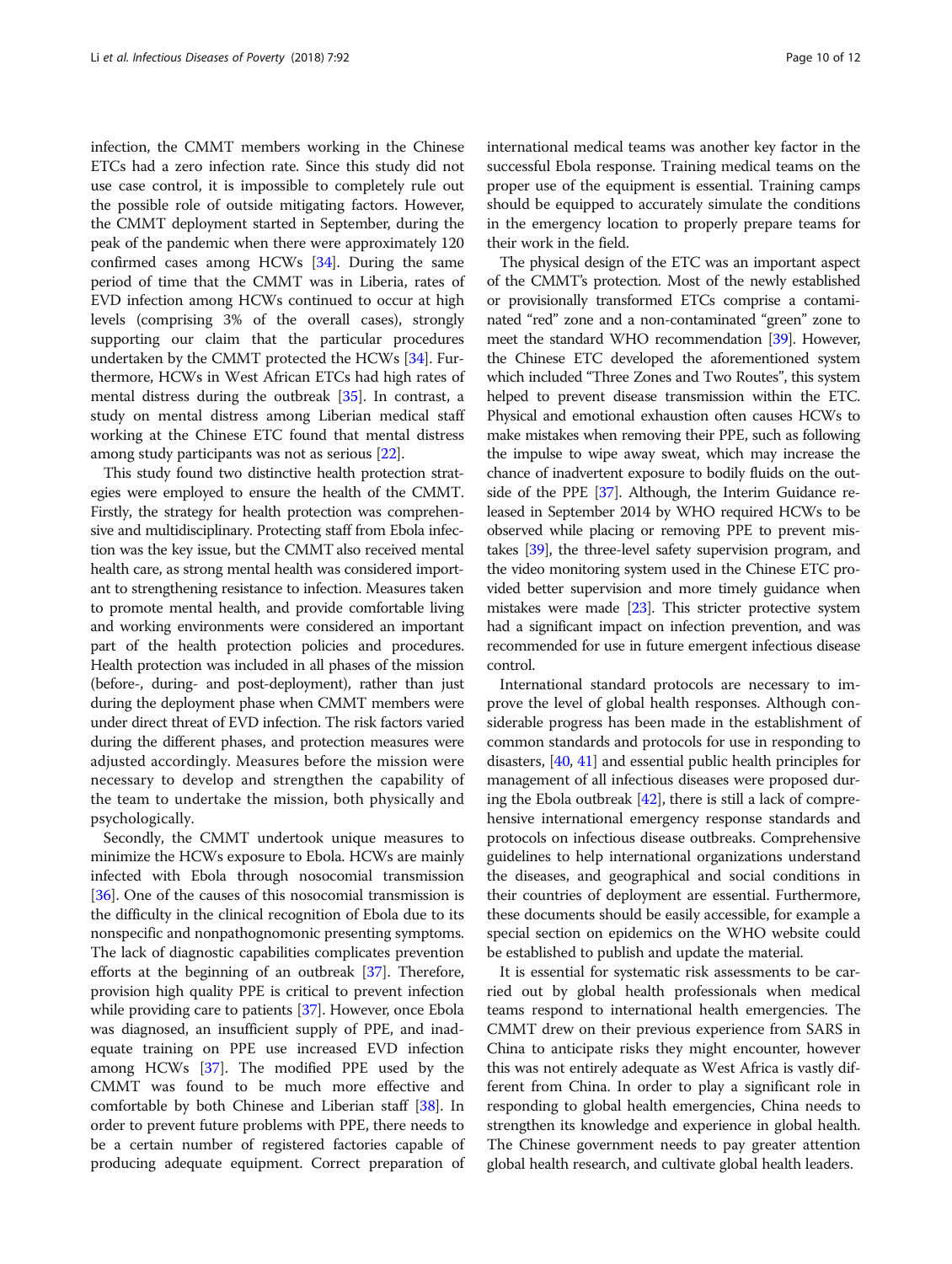<span id="page-10-0"></span>This study had the following limitations. Firstly, this study only utilized in-depth interviews to collect data. Participant responses can be influenced by the interviewer, for example interviewers with poor interview skills may ask leading questions, or influence interviewee's responses in other ways. However, the researchers conducting the interviews received training on proper interview technique, and we used semi-structured open-ended questions to mitigate this limitation. Secondly, this study collected data 5 months after the CMMT had returned to China. This time delay may have resulted in some recall bias on behalf of the participants. We tried to recruit at least two team members with similar roles and responsibilities in the CMMT to increase the validity of data.

## Conclusions

This study is the first of its kind to analyse the multiple risk factors HCWs were exposed to throughout their mission in Liberia using the bio-psycho-social model, as well as to comprehensively examine the policies and procedures used to protect the overall health of HCWs. The experiences of the CMMT compared to other HCWs would strongly suggest that the comprehensive and multidisciplinary health protection strategies provided substantial protection against Ebola, other infectious diseases, and psychological stressors. However, this study also identified a number of challenges. With an increasing number of emerging and re-emerging diseases, international medical teams will often be deployed to respond to global health emergencies around the world. In order to better protect the health of these medical teams, the development of protective health measures needs to be prioritized. These measures should include: capable command systems; effective coordination mechanisms; adequate equipment; comprehensive training for medical teams; investment in developing global health professionals; and placing an emphasis on research related to health protection for medical teams. The successes and challenges experienced by the medical team in the Chinese ETC have implications for future practice and research. The experiences summarized in this study are derived from a medical team deployed in a resource-limited environment, and might have significant implications for future global health emergencies in similar settings.

## Additional file

[Additional file 1:](https://doi.org/10.1186/s40249-018-0468-6) Multilingual abstracts in the five official working languages of the United Nations. (PDF 288 kb)

## Abbreviations

CCHF: Crimeane Congo hemorrhagic fever; CDC: Center of Disease Control and Prevention; CMMTs: Chinese military medical teams; ETCs: Ebola treatment centers; EVD: Ebola virus disease; HCWs: Health care workers; HCWs: Healthcare workers; NECC: National Ebola Command Center;

PLA: People's Liberation Army; PPE: Personal protective equipment; SARS: Severe acute respiratory syndrome; VHFs: Viral hemorrhagic fevers; WHO: World Health Organization

#### Acknowledgments

We appreciate all PLA medical teams who were deployed to Liberia and worked in the Chinese ETC for their efforts during the Ebola outbreak. We are especially grateful to those members who participated in this study.

## Funding

This study was funded by the Seed Funding, Army Medical University (Third Military Medical University), China (2016XYY04) and Project from PLA (AWS17J014). The funders had no role in study design, data collection and analysis, decision to publish, or preparation of the manuscript.

#### Availability of data and materials

Data sharing is not applicable to this article as no datasets were generated or analysed during the study.

#### Authors' contributions

JC, HW, YW and ST designed the study. YL and HW designed the interview guidlines. YL, HW XJ, XL and WY conducted the interviews. YL, HW, MP and CS analysed the data. YL drafted the manuscript. All authors had input on the manuscript draft. MP and ST provided valuable edits. All authors interpreted the results, revised the report and approved the final version.

#### Ethics approval and consent to participate

The study was approved by the Institutional Review Board of Preventive Medicine College and Southwest Hospital, Army Medical University (Third Military Medical University), Chongqing, China. Written informed consent was obtained from all participants.

## Consent for publication

Not applicable.

#### Competing interests

The authors declare that they have no competing interests.

## Author details

<sup>1</sup>Department of Social Medicine and Health Service Management, Army Medical University (Third Military Medical University), Chongqing, China. <sup>2</sup>Bureau of Medical Affairs Administration, First affiliated Hospital, Army Medical University (Third Military Medical University), Chongqing, China. <sup>3</sup>The Cadet Brigade of Clinic Medicine, Army Medical University (Third Military Medical University), Chongqing 400038, China. <sup>4</sup>Duke Global Health Institute Duke University, Durham, NC, USA. <sup>5</sup>Bureau of nurse Administration, Second affiliated hospital, Army Medical University (Third Military Medical University), Chongqing, China. <sup>6</sup>Department of Hygienic Toxicology, Army Medical University (Third Military Medical University), Chongqing, China. <sup>7</sup>Army Medical University (Third Military Medical University), No. 30 Gaotanyan Road, Shapingba district, Chongqing 400038, China.

## Received: 25 October 2017 Accepted: 24 July 2018 Published online: 16 August 2018

#### References

- 1. Jesudas CD, Thangakunam B. Tuberculosis risk in health care workers. Indian J Chest Dis Allied Sci. 2013;55(3):149–54.
- 2. Grobler L, Mehtar S, Dheda K, Adams S, Babatunde S, van der Walt M, et al. The epidemiology of tuberculosis in health care workers in South Africa: a systematic review. BMC Health Serv Res. 2016;16(1):416.
- 3. Ftika L, Maltezou HC. Viral haemorrhagic fevers in healthcare settings. J Hosp Infect. 2013;83(3):185–92.
- 4. Burney MI, Chafoor A, Saleen M. Nosocomial outbreak of viral hemorrhagic fever caused by Crimean hemorrhagic fever-Congo virus in Pakistan, January 1976. Am J Trop Med Hyg. 1980;29:941e947.
- Oyok T, Odonga C, Mulwani E, et al. Outbreak of Ebola hemorrhagic fever - Uganda, August 2000-January 2001 (Reprinted from MMWR, vol 50, 73-77, 2000)[J]. JAMA. 2001;285(8):1010-12.